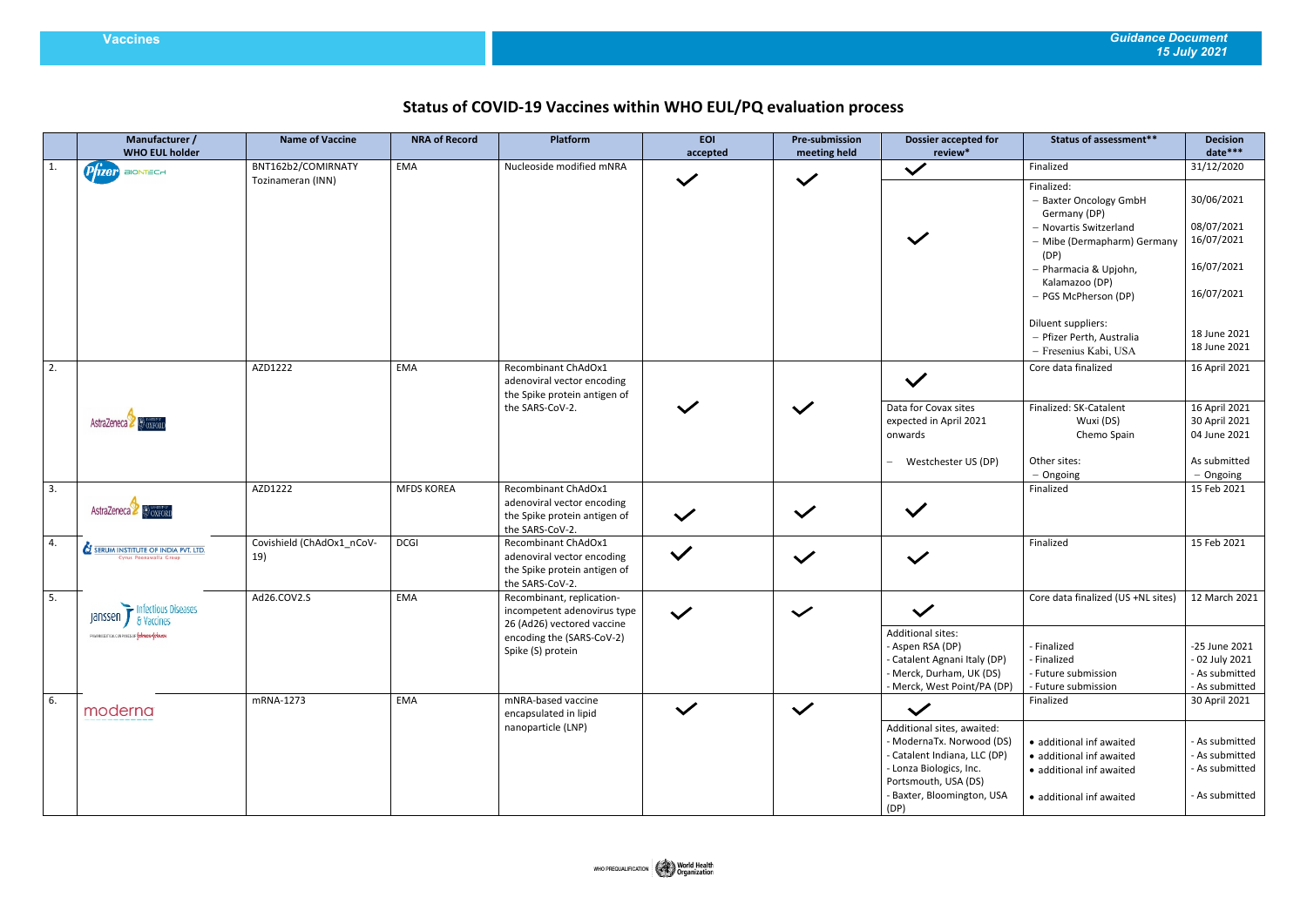## **Vaccines** *Guidance Document 15 July 2021*

|     | Manufacturer /<br><b>WHO EUL holder</b>                                 | <b>Name of Vaccine</b>                                                                                              | <b>NRA of Record</b> | Platform                                                                                             | <b>EOI</b><br>accepted                                                                                                 | <b>Pre-submission</b><br>meeting held                           | <b>Dossier accepted for</b><br>review*                           | <b>Status of assessment**</b>                                                                     | <b>Decision</b><br>date***                                                                                                          |
|-----|-------------------------------------------------------------------------|---------------------------------------------------------------------------------------------------------------------|----------------------|------------------------------------------------------------------------------------------------------|------------------------------------------------------------------------------------------------------------------------|-----------------------------------------------------------------|------------------------------------------------------------------|---------------------------------------------------------------------------------------------------|-------------------------------------------------------------------------------------------------------------------------------------|
| 7.  | Sinopharm / BIBP <sup>1</sup>                                           | SARS-CoV-2 Vaccine (Vero<br>Cell), Inactivated (InCoV)                                                              | <b>NMPA</b>          | Inactivated, produced in<br>Vero cells                                                               | $\checkmark$                                                                                                           | $\checkmark$                                                    | $\checkmark$                                                     | Finalized                                                                                         | 07 May 2021                                                                                                                         |
| 8.  | $S$ sinovac                                                             | COVID-19 Vaccine (Vero<br>Cell), Inactivated/<br>Coronavac™                                                         | <b>NMPA</b>          | Inactivated, produced in<br>Vero cells                                                               | $\checkmark$                                                                                                           | $\checkmark$                                                    | $\checkmark$                                                     | Finalized                                                                                         | 01 June 2021                                                                                                                        |
| 9.  | THE GAMALEYA<br>NATIONAL CENTER<br>OF EPIDENGLOGY AND MICROBIOLOGY<br>ć | Sputnik V                                                                                                           | <b>Russian NRA</b>   | Human Adenovirus Vector-<br>based Covid-19 vaccine                                                   | Additional information<br>submitted                                                                                    | Several meetings<br>have been and<br>continue to be held.       | "Rolling" submission of<br>clinical and CMC data has<br>started. | Additional data (Non-CLIN, CLIN,<br>CMC) Required.<br>Following up on inspection<br>observations. | Anticipated<br>date will be<br>set once all<br>data is<br>submitted and<br>follow-up of<br>inspection<br>observations<br>completed. |
| 10. | AstraZeneca & OXFORD                                                    | AZD1222                                                                                                             | Japan MHLW/PMDA      | Recombinant ChAdOx1<br>adenoviral vector encoding<br>the Spike protein antigen of<br>the SARS-CoV-2. | Submission from AZ<br>received on 15 June.<br>MHLW submiited review<br>and GMP reports on 16<br>June 2021 and June 22. | Several meetings<br>held separately with<br>AZ and<br>MHLW/PMDA | $\checkmark$                                                     | Finalized                                                                                         | 09 July 2021                                                                                                                        |
| 11. | AstraZeneca & OXFORD                                                    | AZD1222                                                                                                             | Australia TGA        | Recombinant ChAdOx1<br>adenoviral vector encoding<br>the Spike protein antigen of<br>the SARS-CoV-2. | Submission from AZ<br>received on 11 June                                                                              | Several meetings<br>held separately with<br>AZ and TGA          | $\checkmark$                                                     | Finalized                                                                                         | 09 July 2021                                                                                                                        |
| 12. | Bharat Biotech, India                                                   | SARS-CoV-2 Vaccine,<br>Inactivated (Vero Cell)/<br>COVAXIN                                                          | <b>DCGI</b>          | Whole-Virion Inactivated<br>Vero Cell                                                                | $\checkmark$                                                                                                           | $\checkmark$                                                    | Rolling data started 06 July<br>2021                             | Ongoing                                                                                           | To be<br>confirmed                                                                                                                  |
| 13. | <b>√康希诺生物</b>                                                           | Ad5-nCoV                                                                                                            | <b>NMPA</b>          | <b>Recombinant Novel</b><br>Coronavirus Vaccine<br>(Adenovirus Type 5 Vector)                        | $\checkmark$                                                                                                           | $\checkmark$                                                    | Rolling data starting August<br>2021                             |                                                                                                   |                                                                                                                                     |
| 14. | <b>NOVAVAX</b>                                                          | NVX-CoV2373/Covovax                                                                                                 | EMA                  | Recombinant nanoparticle<br>prefusion spike protein<br>formulated with Matrix-M™<br>adjuvant.        | $\checkmark$                                                                                                           | $\sqrt{}$                                                       |                                                                  |                                                                                                   |                                                                                                                                     |
| 15. | Sinopharm / WIBP <sup>2</sup>                                           | Inactivated SARS-CoV-2<br>Vaccine (Vero Cell)                                                                       | <b>NMPA</b>          | Inactivated, produced in<br>Vero cells                                                               | $\checkmark$                                                                                                           | $\checkmark$                                                    |                                                                  |                                                                                                   |                                                                                                                                     |
| 16. | (UREVAC)<br>the RNA people®                                             | Zorecimeran (INN)<br>concentrate and solvent for<br>dispersion for injection;<br>Company code:<br>CVnCoV/CV07050101 | EMA                  | mNRA-based vaccine<br>encapsulated in lipid<br>nanoparticle (LNP)                                    |                                                                                                                        | Planned for Q4 of<br>2021                                       |                                                                  |                                                                                                   |                                                                                                                                     |
| 17. | Sanofi Pasteur                                                          | CoV2 preS dTM-AS03 vaccine                                                                                          | EMA                  | Recombinant, adjuvanted                                                                              | $\checkmark$                                                                                                           | $\checkmark$                                                    |                                                                  |                                                                                                   |                                                                                                                                     |
| 18. | Vector State Research Centre of<br>Viralogy and Biotechnology           | EpiVacCorona                                                                                                        | Russian NRA          | Peptide antigen                                                                                      | Letter received not EOI.<br>Reply sent on 15/01/2021                                                                   |                                                                 |                                                                  |                                                                                                   |                                                                                                                                     |
| 19. | Zhifei Longcom, China                                                   | <b>Recombinant Novel</b><br>Coronavirus Vaccine (CHO<br>Cell)                                                       | <b>NMPA</b>          | Recombinant protein subunit                                                                          | Response to 2 <sup>nd</sup> EOI sent<br>29 Jan 2021. Additional<br>information requested.                              |                                                                 |                                                                  |                                                                                                   |                                                                                                                                     |